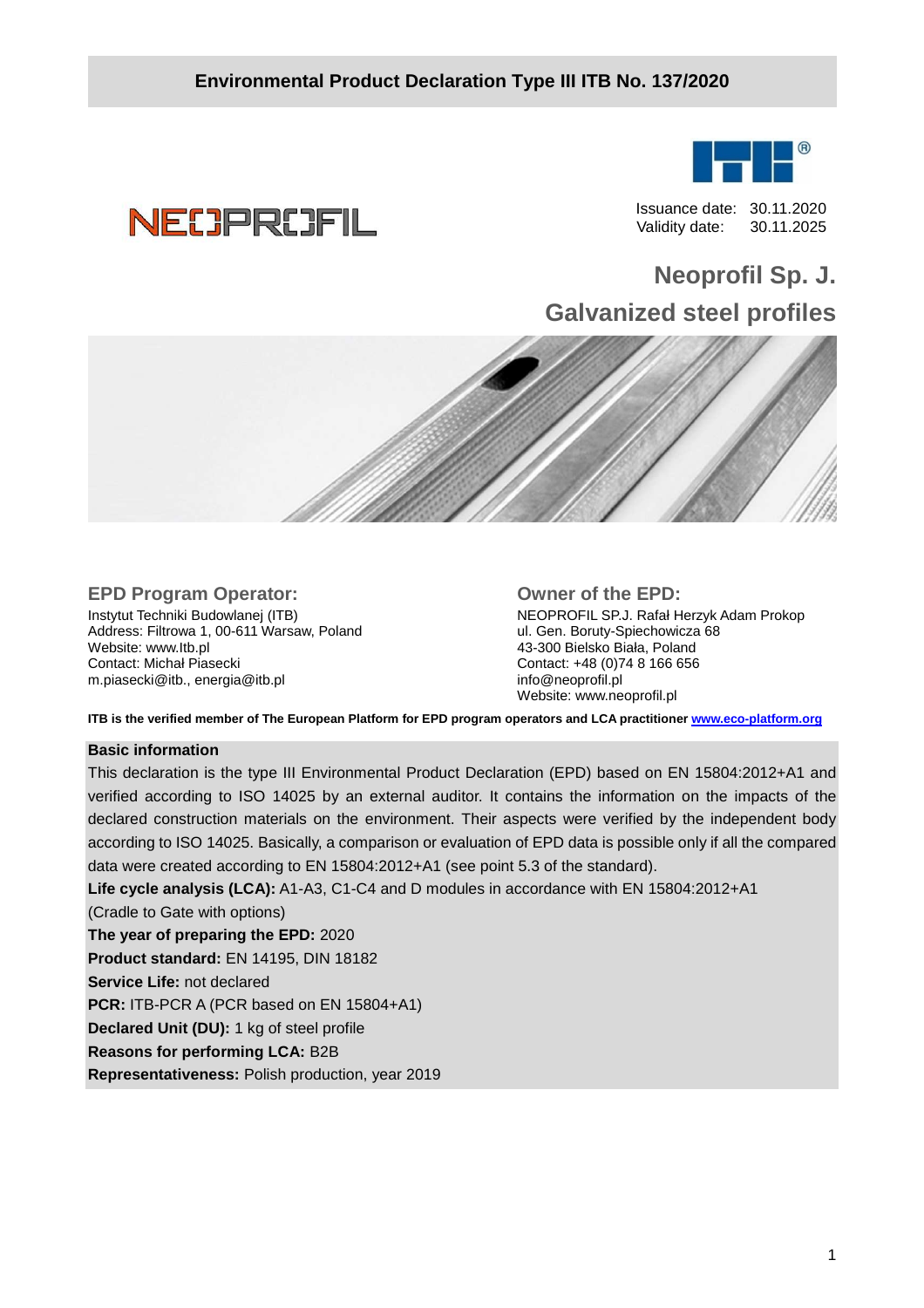# **MANUFACTURER AND PRODUCTS DESCRIPTION**

The Neoprofil company is a manufacturer of steel profiles for the installation of suspended ceilings and partition walls as well as window profiles. Company was founded in April 2008 and headquartered is located in Bielsko-Biała (Poland). Company has a production plant in Ząbkowice Śląskie. Neoprofil employs approximately 140 people in total. Company is present on many markets of the EU countries and beyond and sell to: Germany, Austria, France, Switzerland, Denmark, Hungary, Czech Republic, the Netherlands, Belgium, Slovakia, Croatia, Slovenia. The export of profiles accounts to approximately 85% of the total production. In addition to steel profiles, the offer includes mounting accessories.



The assortment includes almost 100 products that differ in the width of the steel strip and weight. Weight range from 0.265 kg/m to 3.7 kg/m, steel sheet thickness from 0.42 mm to 2.00 mm, depending on the profile geometry, length of products from 1 m – 12 m. Zinc coating in the thickness range from Z100 (100g/m<sup>2</sup>) - up to 275 (275g/m<sup>2</sup>). Steel type used is DX51D+Z produced by European steel mills, mainly ArcellorMittal. Fire class of steel is A1.



Technical data on steel profiles products can be found at https:// http://www.neoprofil.pl/produkty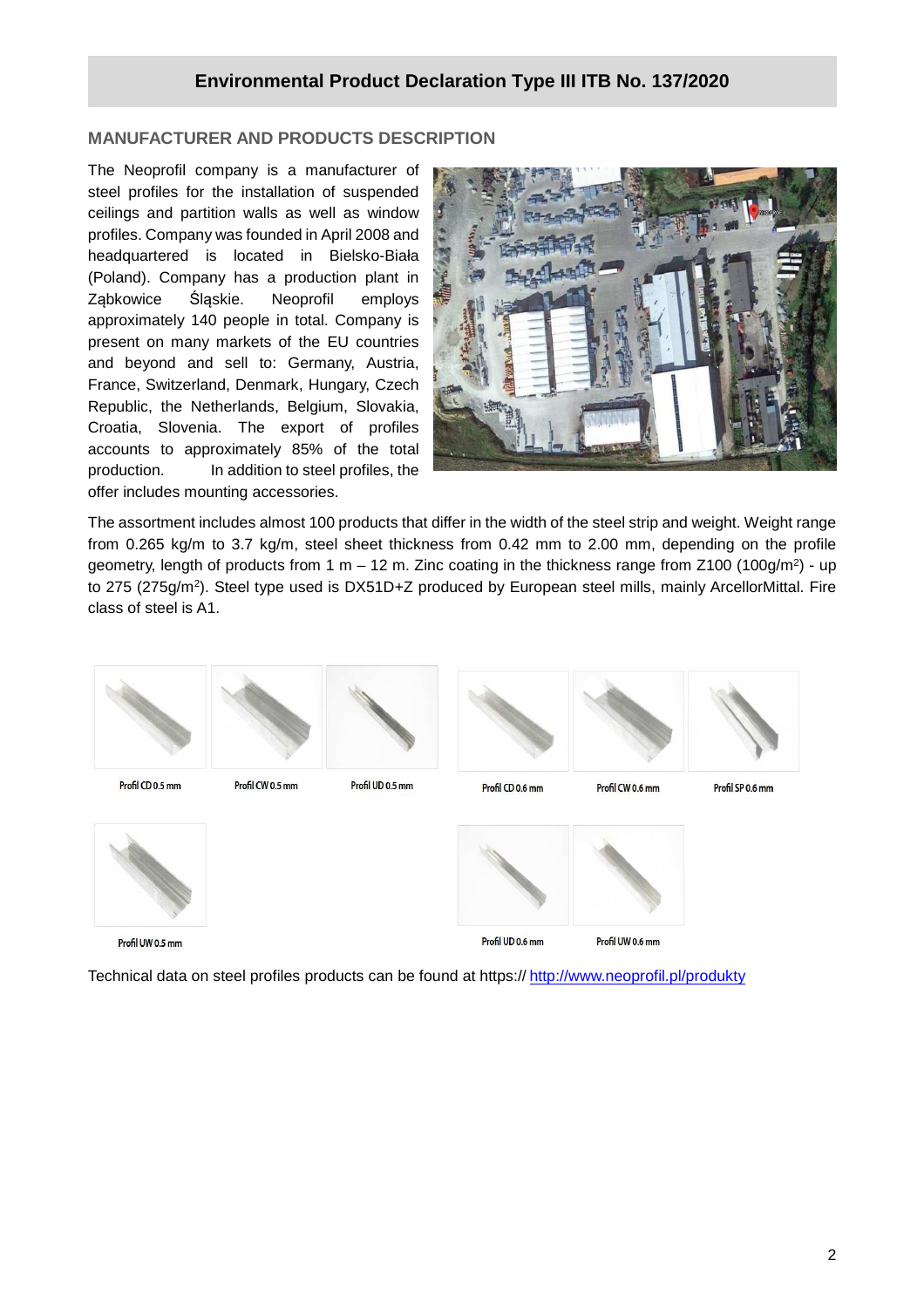The production scheme of steel profiles in the production plant of Neoprofil is shown in a figure below.



# **LIFE CYCLE ASSESSMENT (LCA) – general rules applied**

#### **Unit**

The declared unit is 1 kg of steel profile product intended for the installation of plasterboards, internal frames of doors and windows

## **System boundary**

The life cycle analysis of the declared steel products covers "Product Stage" A1-A3, and End of Life stage C1, C2, C3, C4 and gains and loads beyond system in D module (Cradle to Gate with options) in accordance with EN 15804:2012+A1 and ITB PCR A.

#### **Allocation**

The allocation rules used for this EPD are based on general ITB's PCR A. Production of the Neoprofil products is a line process in one manufacturing plant located at Ząbkowice Śląskie, Poland. Allocation of impact is done on a product mass basis (100% of whole production). All impacts from raw materials (99% is steel) are allocated in A1 module of the LCA, the input contributing more than 1% to the overall mass or energy of the system have been not omitted. It is estimated that the sum of any excluded flows contribute less than 2% to the impact assessment categories. The manufacturing of required machinery and other infrastructure is not considered in the LCA. 100% of impacts from a line production were inventored and allocated to product covered by this declaration. Module A2 includes transport of raw materials such as steel from suppliers to manufacturing plant (based on detailed and verified data). Energy supply was inventoried for whole factory and 100% was allocated to the product assessed. Emissions in the factory are assessed using national KOBiZE 2019 emission factors for energy carriers.

#### **System limits**

99% input materials and 100% energy consumption (electricity, oil) was inventoried in the manufacturing plant and were included in provided declaration. In the assessment, all significant parameters from gathered production data are considered, i.e. all material used per formulation (99% of input is steel resource), utilized energy, internal fuel (oil, LPG) and electric power consumption, direct production waste, and available emission measurements. Tires consumption for transport was not taken into account. PES foams, binding tapes, wood tiles with a percentage share (mass basis) of less than 0.5% were not included in the calculations. It is assumed that the total sum of omitted processes does not exceed 2% of all impact categories. In accordance with EN 15804 machines and facilities (capital goods) required for and during production are excluded, as is transportation of employees.

## **A1 and A2 Modules: Raw materials supply and transport**

Raw material (rolled galvanized steel) come mainly from supplier providing environmental data (EPDs) on a delivered products. Data on transport (100% of input material) of the different input products to the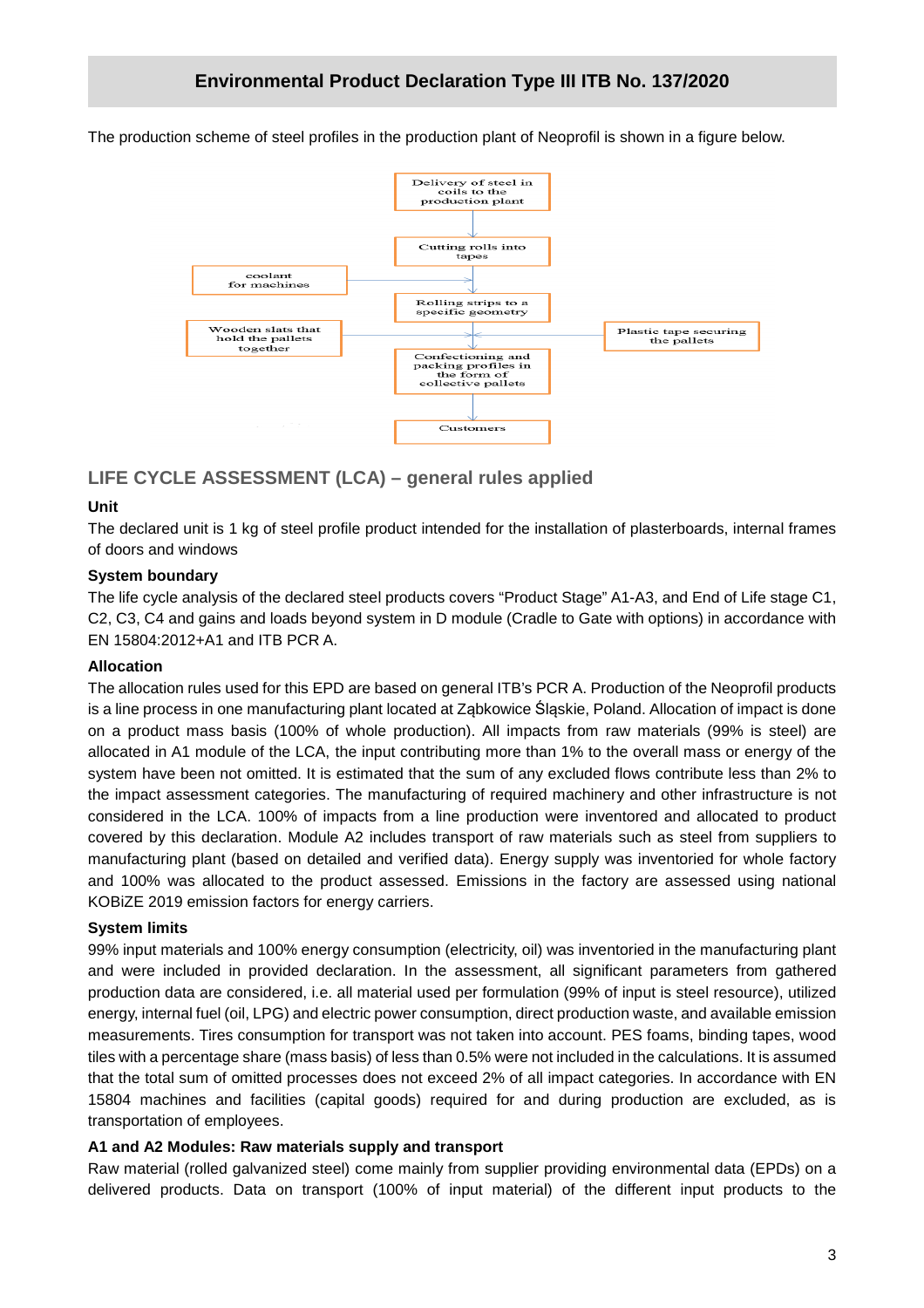manufacturing plants were inventoried in detail and modelled by assessor. For calculation purposes European fuel averages are applied.

## **A3: Production**

The production process A3 includes cutting, bending and forming the steel.

## **End of life scenarios (C and D modules)**

The end-of-life scenario for all products has been generalized. Steel is considered as infinitely recyclable material. Typically is recovered by demolition contractors, who sell the recovered steel as ferrous scrap (material recovery rate in analysed case is 98%). According to the scenario, 0.2 MJ of the energy is set to recover the profile from the material derived from the demolition was assumed (electric small equipment). It is assumed that at the end of life the transport distance from the product deconstruction place to waste processing (C2) is 50 km on > 16 t loaded lorry with 75% capacity utilization and fuel consumption of 35 l per 100 km. Materials recovered from dismantled products are recycled (8%) and landfilled (2%) according to the Polish treatment practice of industrial waste what is presented in Table 1. The reuse, recovery and recycling potential for a new product system is considered beyond the system boundaries (module D) based on World Steel recommendations (net scrap approach) and national practice (see references).

| Table 1. End of life scenarios for Neoprofil products |                          |           |             |  |  |  |  |
|-------------------------------------------------------|--------------------------|-----------|-------------|--|--|--|--|
| <b>Progress products</b>                              | <b>Material recovery</b> | Recycling | Landfilling |  |  |  |  |
| Steel products                                        | 98%                      | 98%       | 2%          |  |  |  |  |

#### **Data collection period**

The data for manufacture of the declared products refer to period between 01.01.2019 – 31.12.2019 (1 year). The life cycle assessments were done for Poland as reference area.

#### **Data quality - production**

The values determined to calculate A3 originate from verified Progress LCI inventory data. A1 values were prepared considering specific EPDs representing Polish steel products. Allocation for steel production impacts is done in accordance with LCI data for Steel products Report compiled by Brian Hughes and William Hare (2012 for World Steel Association).

#### **Assumptions and estimates**

The impacts of the representative products were aggregated using weighted average. Data regarding production of 1 kg of steel product were averaged for the analysed production. All production processes were assigned to different types of products in an equal way. Only one end-of-life scenario has been adopted.

|                | <u>RODIO E. Algorithmotio Tor Algorithm product of glorith</u>                                                                                                                                                                                                                             |
|----------------|--------------------------------------------------------------------------------------------------------------------------------------------------------------------------------------------------------------------------------------------------------------------------------------------|
| Module         | Scenario assumptions                                                                                                                                                                                                                                                                       |
| A1 and A3      | A1-100% of steel input has specific EPDs<br>A3 - Actual (2019) manufacturing data from 1 production site<br>Utilization of packaging material was not taken into consideration.                                                                                                            |
| A <sub>2</sub> | Actual data form production site is provided and verified including 100% transport of all<br>inputs                                                                                                                                                                                        |
| C <sub>1</sub> | According to the best practice data - approx. 0.2 MJ/kg consumed for material recovery                                                                                                                                                                                                     |
| C <sub>2</sub> | 50 km on > 16 t loaded lorry with 75% capacity utilization and fuel consumption of 35 l<br>per 100 km.                                                                                                                                                                                     |
| C <sub>3</sub> | Treatment of steel for recycling based on Ecoinvent v.3.5. data and model                                                                                                                                                                                                                  |
| C4             | 0.02 kg is landfilled. Treatment of steel for landfill - Ecoinvent v.3.5.data and model                                                                                                                                                                                                    |
| D              | 98% product is recycled. A potential environmental benefit is calculated for the end-of-<br>life stage (module D) for all the considered impact categories. The net amount scrap<br>approach provided by World Steel Association is used, thus module D shows an<br>environmental benefit. |

Table 2. Assumptions for Neoprofil product system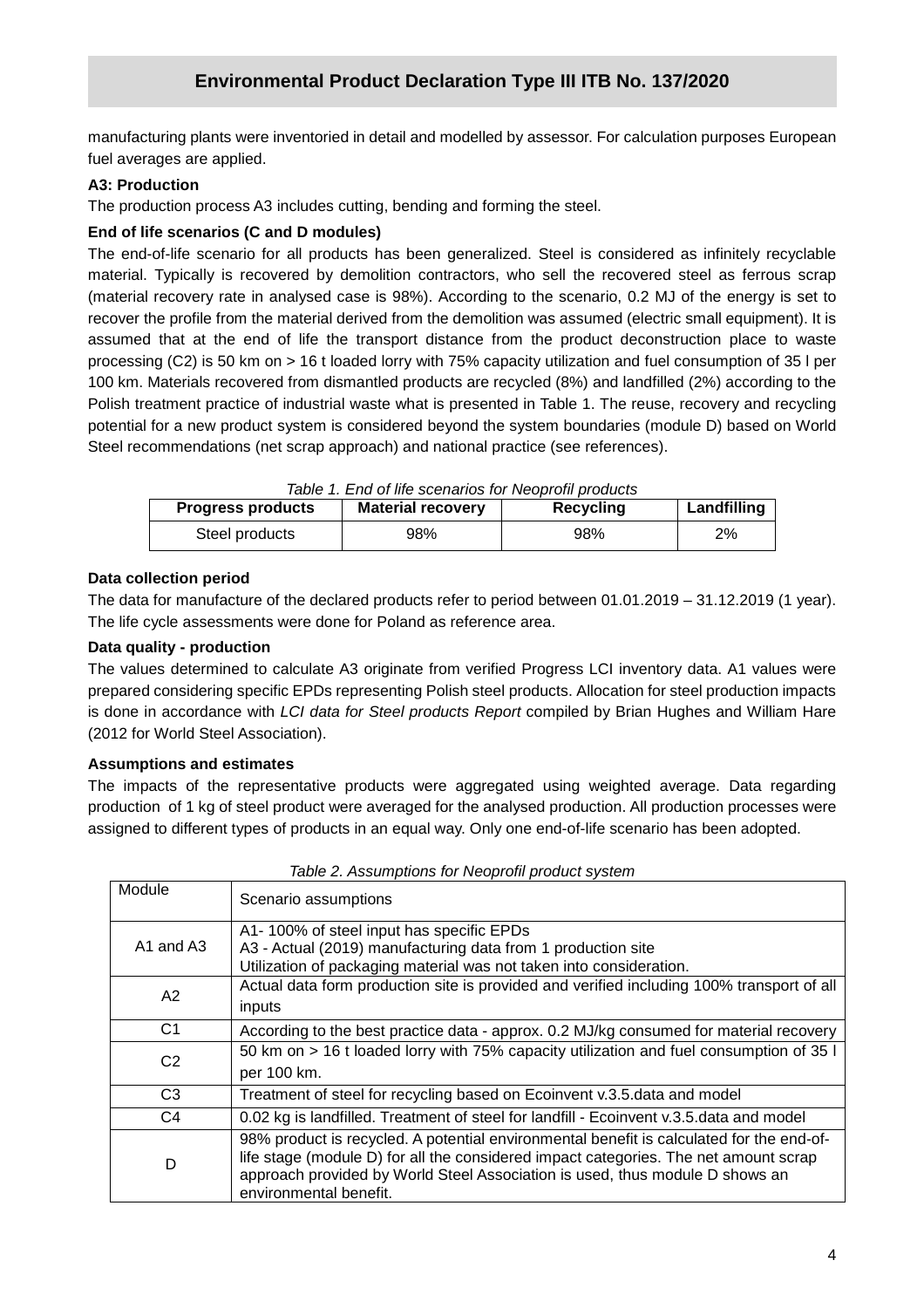# **Environmental Product Declaration Type III ITB No. 137/2020**

#### **Calculation rules**

LCA was done in accordance with ITB PCR A document. Characterization factors are CML ver. 4.2 based. ITB-LCA algorithms were used for impact calculations. A1 was calculated based on data from the database and specific EPD for steel, A2 and A3 are calculated based on the LCI questionnaire provided by the manufacturer.

#### **Databases**

The background data for the processes come from the following databases: Ecoinvent v.3.5 (end of life- steel processes), specific EPD for a steel provider, KOBiZE (2019) and Tauron (Polish electricity mix and combustion factors for fuels). Specific (LCI) data quality analysis was audited. The time related quality of the data used is valid (5 years).

#### **Comparability**

Basically, a comparison or an evaluation of EPD data is only possible if all the data sets to be compared were created according to EN 15804 and the building context, respectively the product-specific characteristics of performance, are taken into account.

# **LIFE CYCLE ASSESSMENT (LCA) – Results**

#### **Declared unit**

The declaration refers to the unit  $DU - 1$  kg of the steel profile product.

Table 3. System boundaries (life stage modules included) in a product environmental assessment

|                        | Environmental assessment information (MA - Module assessed, MNA - Module not assessed, INA - Indicator Not Assessed) |                |                                     |                                         |            |                          |            |             |               |                              |                             |                                                                     |                |                     |          |                                              |
|------------------------|----------------------------------------------------------------------------------------------------------------------|----------------|-------------------------------------|-----------------------------------------|------------|--------------------------|------------|-------------|---------------|------------------------------|-----------------------------|---------------------------------------------------------------------|----------------|---------------------|----------|----------------------------------------------|
|                        | Product stage                                                                                                        |                |                                     | Construction<br>process                 |            | End of life<br>Use stage |            |             |               |                              |                             | <b>Benefits</b><br>and loads<br>beyond<br>the<br>system<br>boundary |                |                     |          |                                              |
| Raw material<br>supply | Fransport                                                                                                            | Manufacturing  | construction<br>ి<br>Transport<br>Ě | Construction<br>installation<br>process | <u>se</u>  | Maintenance              | Repair     | Replacement | Refurbishment | Operational<br>use<br>energy | Operational<br>use<br>water | Deconstruction<br>demolition                                        | Transport      | processing<br>Waste | Disposal | recycling<br>potential<br>recovery<br>Reuse- |
| A1                     | A <sub>2</sub>                                                                                                       | A <sub>3</sub> | A4                                  | A5                                      | <b>B1</b>  | <b>B2</b>                | <b>B3</b>  | <b>B4</b>   | <b>B5</b>     | <b>B6</b>                    | Β7                          | C <sub>1</sub>                                                      | C <sub>2</sub> | C <sub>3</sub>      | C4       | D                                            |
| МA                     | МA                                                                                                                   | МA             | <b>MNA</b>                          | <b>MNA</b>                              | <b>MNA</b> | <b>MNA</b>               | <b>MNA</b> | <b>MNA</b>  | <b>MNA</b>    | <b>MNA</b>                   | <b>MNA</b>                  | МA                                                                  | MА             | MА                  | МA       | МA                                           |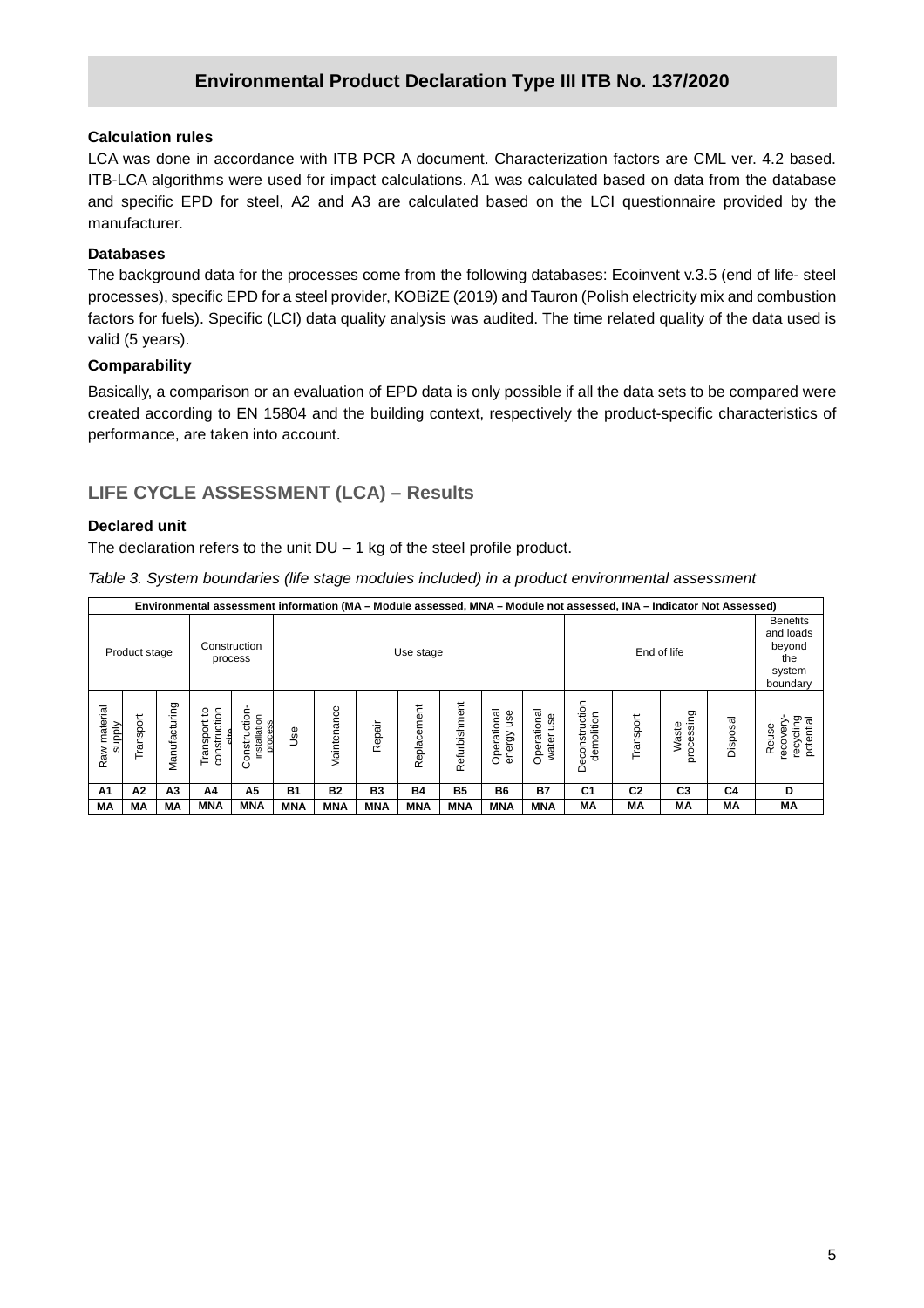# **Environmental Product Declaration Type III ITB No. 137/2020**

# Table 4. Environmental product characteristic – 1 kg of steel profile

| Environmental impacts: (DU) 1 kg of steel product                                                                                   |                                           |              |                                                   |                |                |                |                |                |               |
|-------------------------------------------------------------------------------------------------------------------------------------|-------------------------------------------|--------------|---------------------------------------------------|----------------|----------------|----------------|----------------|----------------|---------------|
| Indicator                                                                                                                           | Unit                                      | A1           | A2                                                | A3             | C <sub>1</sub> | C <sub>2</sub> | C <sub>3</sub> | C4             | D             |
| Global warming potential                                                                                                            | kgCO <sub>2</sub><br>eq.                  | 2.52E+00     | 2.18E-02                                          | 4.02E-03       | 5.24E-02       | 3.72E-03       | 5.76E-03       | 1.20E-03       | $-1.78E + 00$ |
| Depletion potential of the<br>stratospheric ozone layer                                                                             | kg CFC 11<br>eq.                          | 8.12E-09     | $0.00E + 00$                                      | $0.00E + 00$   | 5.78E-10       | $0.00E + 00$   | 7.68E-09       | 2.20E-10       | $-3.68E - 09$ |
| Acidification potential of soil<br>and water                                                                                        | kg SO <sub>2</sub> eq.                    | 4.75E-03     | 1.59E-04                                          | 1.24E-05       | 4.61E-05       | 2.72E-05       | 4.80E-04       | 1.00E-05       | $-3.03E - 03$ |
| Formation<br>potential<br>of<br>tropospheric ozone                                                                                  | kg Ethene<br>eq.                          | 7.61E-04     | 1.16E-05                                          | 1.30E-05       | 2.39E-04       | 1.98E-06       | 1.23E-06       | 2.20E-07       | $-5.36E - 04$ |
| Eutrophication potential                                                                                                            | kg (PO <sub>4</sub> ) <sup>3</sup><br>eq. | 5.55E-04     | 2.81E-05                                          | 1.70E-06       | 1.92E-06       | 4.79E-06       | 7.68E-04       | 1.60E-05       | $-3.18E - 04$ |
| Abiotic depletion potential<br>(ADP-elements) for non-<br>fossil resources                                                          | kg Sb eq.                                 | 2.27E-03     | $0.00E + 00$                                      | 1.49E-08       | 3.89E-04       | $0.00E + 00$   | 5.87E-09       | 2.49E-09       | $-6.22E - 08$ |
| Abiotic depletion potential<br>(ADP-fossil fuels) for fossil<br>resources                                                           | MJ                                        | 2.26E+01     | 2.26E-01                                          | 9.03E-02       | 6.00E-01       | 2.69E-02       | 7.68E-01       | 2.08E-02       | $-1.53E + 01$ |
|                                                                                                                                     |                                           |              | Environmental aspects: (DU) 1 kg of steel product |                |                |                |                |                |               |
| Indicator                                                                                                                           | Unit                                      | A1           | A2                                                | A <sub>3</sub> | C <sub>1</sub> | C <sub>2</sub> | C <sub>3</sub> | C4             | D             |
| Use of renewable primary<br>energy excluding renewable<br>primary energy resources<br>used as raw materials                         | MJ                                        | INA          | INA                                               | INA            | <b>INA</b>     | <b>INA</b>     | ina            | INA            | INA           |
| Use of renewable primary<br>energy resources used as<br>raw materials                                                               | MJ                                        | <b>INA</b>   | <b>INA</b>                                        | INA.           | INA            | <b>INA</b>     | INA.           | <b>INA</b>     | INA           |
| renewable<br>Total use of<br>primary energy resources<br>(primary energy and primary<br>energy resources used as<br>raw materials)  | MJ                                        | 8.39E-01     | 1.41E-02                                          | $0.00E + 00$   | 9.00E-02       | 2.15E-03       | 9.60E-03       | 1.06E-04       | 2.36E-01      |
| Use<br>οf<br>non-renewable<br>primary energy excluding<br>non-renewable<br>primary<br>energy resources used as<br>raw materials     | MJ                                        | <b>INA</b>   | <b>INA</b>                                        | INA            | <b>INA</b>     | <b>INA</b>     | <b>INA</b>     | <b>INA</b>     | INA           |
| οf<br>non-renewable<br>Use<br>primary energy resources<br>used as raw materials                                                     | MJ                                        | <b>INA</b>   | INA                                               | INA.           | <b>INA</b>     | INA            | INA.           | INA            | INA           |
| Total use of non-renewable<br>primary energy resources<br>(primary energy and primary<br>energy resources used as<br>raw materials) | MJ                                        | $2.32E + 01$ | 7.4E-01                                           | 9.66E-02       | 5.04E-01       | 2.82E-02       | 8.16E-01       | 2.20E-02       | $1.62E + 01$  |
| Use of secondary material                                                                                                           | kg                                        | 1.18E-01     | $0.00E + 00$                                      | $0.00E + 00$   | $0.00E + 00$   | $0.00E + 00$   | $0.00E + 00$   | $0.00E + 00$   | 9.44E-02      |
| Use of renewable secondary<br>fuels                                                                                                 | MJ                                        | 1.29E-05     | 1.86E-04                                          | $0.00E + 00$   | $0.00E + 00$   | 1.41E-03       | $0.00E + 00$   | $0.00E + 00$   | $0.00E + 00$  |
| of<br>non-renewable<br>Use<br>secondary fuels                                                                                       | MJ                                        | 1.23E-04     | $0.00E + 00$                                      | $0.00E + 00$   | $0.00E + 00$   | $0.00E + 00$   | $0.00E + 00$   | $0.00E + 00$   | $0.00E + 00$  |
| Net use of fresh water                                                                                                              | $\mathsf{m}^3$                            | 3.94E-06     | 1.00E-06                                          | 1.76E-05       | 1.90E-04       | 2.55E-04       | $0.00E + 00$   | $0.00E + 00$   | 3.07E-03      |
| Other environmental information describing waste categories: (DU) 1 kg of steel product                                             |                                           |              |                                                   |                |                |                |                |                |               |
| Indicator                                                                                                                           | Unit                                      | A1           | A2                                                | A <sub>3</sub> | C1             | C <sub>2</sub> | C3             | C <sub>4</sub> | D             |
| Hazardous waste disposed                                                                                                            | kg                                        | 1.13E-03     | 4.60E-06                                          | $0.00E + 00$   | 8.00E-07       | 2.53E-08       | 1.44E-07       | 9.77E-09       | 1.03E-08      |
| Non-hazardous<br>waste<br>disposed                                                                                                  | kg                                        | 2.68E-02     | 4.27E-03                                          | 5.90E-04       | 7.22E-03       | 2.35E-05       | 6.26E-05       | 2.00E-02       | 2.94E-03      |
| Radioactive waste disposed                                                                                                          | kg                                        | 7.42E-05     | $0.00E + 00$                                      | $0.00E + 00$   | 8.00E-07       | $0.00E + 00$   | 3.67E-07       | 3.29E-08       | 5.36E-05      |
| Components for re-use                                                                                                               | kg                                        | $0.00E + 00$ | $0.00E + 00$                                      | $0.00E + 00$   | $0.00E + 00$   | $0.00E + 00$   | $0.00E + 00$   | $0.00E + 00$   | $0.00E + 00$  |
| Materials for recycling                                                                                                             | kg                                        | 3.23E-02     | $0.00E + 00$                                      | 1.35E-02       | $0.00E + 00$   | $0.00E + 00$   | $0.00E + 00$   | $0.00E + 00$   | $0.00E + 00$  |
| Materials for energy recover                                                                                                        | kg                                        | $0.00E + 00$ | $0.00E + 00$                                      | $0.00E + 00$   | $0.00E + 00$   | $0.00E + 00$   | $0.00E + 00$   | $0.00E + 00$   | $0.00E + 00$  |
| Exported energy                                                                                                                     | MJ                                        | $0.00E + 00$ | $0.00E + 00$                                      | 000E+00        | $0.00E + 00$   | $0.00E + 00$   | $0.00E + 00$   | $0.00E + 00$   | $0.00E + 00$  |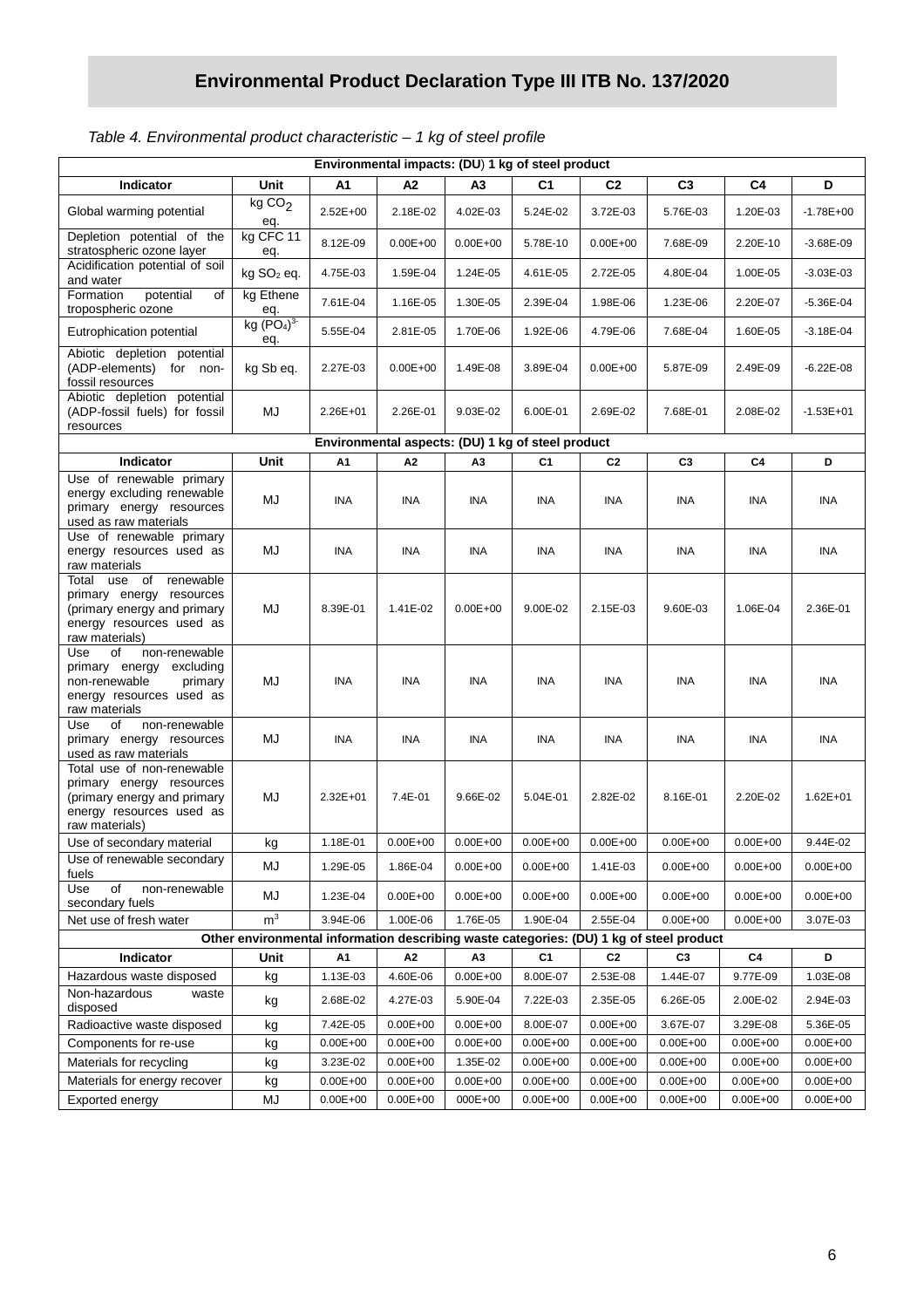# **RESULTS INTERPRETATION**

Interpretation of the results has been carried out considering the methodology, data-related assumptions and limitations declared in the EPD. The environmental impact of the steel profiles (cradle to gate with options) is largely dependent on the energy-intensive production of steel on which the manufacturer has only a small influence. Thus, the environmental impact of the product largely reflects the current level of environmental impact of steel produced in Poland due to its dominant share. The dominant amount of raw material entering the Neoprofil production is produced in BOF process. The distance of raw material delivery does not exceed 250 km, which translates into a low impact of transport. The impact of the production line (A3 module) mainly (energy use) depends on the amount of electricity consumed by manufacturing plant. There are no significant emissions or environmental impacts in the A3 production processes alone. The production process itself does not have significant environmental impacts in the life cycle. Analysis of the LCA results show that the cradleto-gate A1-A3 GWP (Global Warming Potential) impact of 1 kg of steel product is 2.5 kgCO<sub>2</sub> (eq.). For GWP, A1-A3 (production stage) accounts for 97% of the analyzed lifecycle impact. Carbon impact GWP associated with (A3) in comparison to analyzed impact is less than 1%. The production of high-quality galvanized steel as output material (module A1) therefore has the greatest impact on the environmental characteristic of product. Direct emissions from integrated BOF plants typically amount to 1.8-3.0 tonnes CO<sub>2</sub> per tonne of steel produced. The LCA results show that the cradle-to gate primary energy demand (fossil) by the declared unit is 23 MJ while A1 steel production (mainly BOF) consumes 22 MJ of primary energy. The steel profiles products, due to the high potential for recovery and recycling (98%) has significant environmental gains - module D, which is its biggest benefit in the entire life cycle (-1.78 kg CO<sub>2</sub> and -16.2 MJ of non-renewable primary energy). This means that the relatively high energy expenditure of galvanized steel production (A1) is reduced in the subsequent loops of new products.

## **VERIFICATION**

The process of verification of this EPD was in accordance with ISO 14025 and ISO 21930. After verification, this EPD is valid for a 5-year-period. EPD does not have to be recalculated after 5 years, if the underlying data have not changed significantly.

| The basis for LCA analysis was EN 15804:2012+A1 and ITB PCR A                                                                                                                                                                      |          |  |  |  |  |  |
|------------------------------------------------------------------------------------------------------------------------------------------------------------------------------------------------------------------------------------|----------|--|--|--|--|--|
| Independent verification corresponding to ISO 14025 (sub clause 8.1.3.)                                                                                                                                                            |          |  |  |  |  |  |
| external<br>∣ x l                                                                                                                                                                                                                  | internal |  |  |  |  |  |
| External verification of EPD: Ph.D. Eng. Halina Preizner<br>LCA, LCI audit and input data verification: Ph.D. Eng. Michal Piasecki, m.piasecki@itb.pl<br>Verification of LCA: Ph.D. Eng. Justyna Tomaszewska, j.tomaszewska@itb.pl |          |  |  |  |  |  |

#### **Normative references**

- ITB PCR A General Product Category Rules for Construction Products
- ISO 14025:2006, Environmental labels and declarations Type III environmental declarations Principles and procedures
- ISO 21930:2017 Sustainability in buildings and civil engineering works Core rules for environmental product declarations of construction products and services
- ISO 14044:2006 Environmental management Life cycle assessment Requirements and guidelines
- EN 15804:2012+A1:2013 Sustainability of construction works Environmental product declarations Core rules for the product category of construction products
- LCI DATA FOR STEEL PRODUCTS at https://www.worldsteel.org/en/dam/jcr:04f8a180-1406-4f5c-93ca-70f1ba7de5d4/LCI%2520study\_2018%2520data%2520release.pdf
- EN 14195 Metal framing components for gypsum board systems Definitions, requirements and test methods
- KOBiZE Wskaźniki emisyjności CO2, SO2, NOX, CO i pyłu całkowitego dla energii elektrycznej, grudzień 2019
- World Steel Association 2017 Life Cycle inventory methodology report for steel products